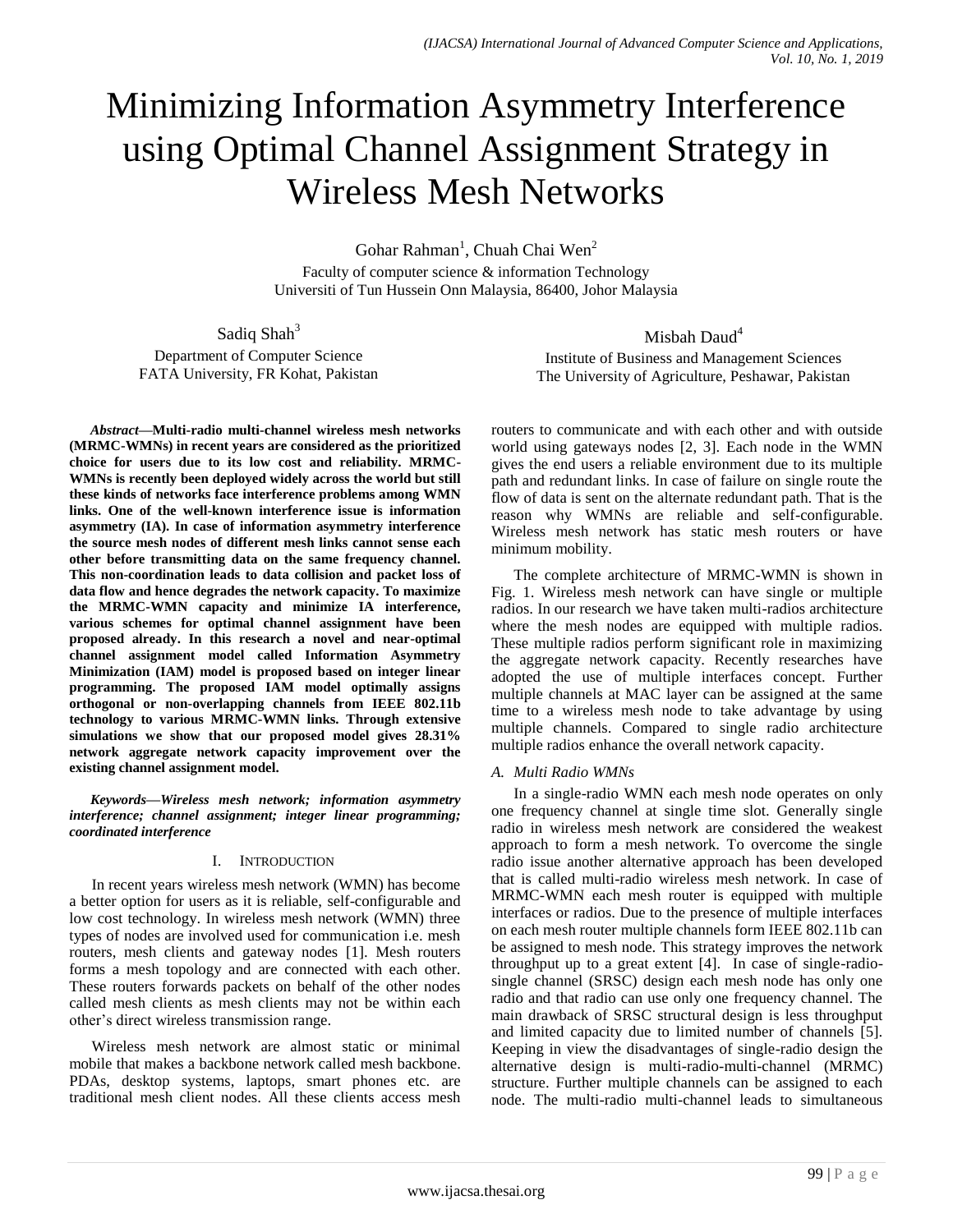communication among mesh nodes and hence network throughput can be maximized by using optimal channel assignment strategies.

# *B. IEEE 802.11b and WMNs*

The wireless technology used in this study is 802.11b, which operates in the 2.4 GHz band. The IEEE 802.11b standard consists of 11 channels, three of which do not overlap, namely 1, 6, and 11. Each channel has a transmission capacity of 11 mbps. Nodes can only communicate within the transmission range of each other. Due to the limited number of available channels, nodes may interfere with each other for channel access. Early research has classified these issues, namely information asymmetry interference, near hidden and far hidden interference [6]. In this research we are going to minimize information asymmetry problem so as to maximize WMN network capacity. In order to overcome the problem of information asymmetry, various optimization and channel allocation models have been proposed. The main purpose of the previous channel allocation mechanism is to reduce channel interference between different wireless links. The focus of this study is to minimize both coordinated and information asymmetry interference schemes.

## *C. Coordinated Interference*

Coordinated interference is the case where the transmitters of different links are each other's carrier sensing range. Fig. 2 represents coordinated interference along with transmission range and carrier-sensing range of the source node a1 of link L1 respectively. Both the link L1 and L2 are coordinated as they are sharing the same frequency channel 1. For coordinated interference CSMA/CA protocol is used to share the channel capacity among links. CSMA / CA is a technique in which a wireless node senses a frequency channel before transmitting data. It checks the media for transmission before sending it.



Fig. 1. Architecture of Wireless Mesh.



Fig. 2. Coordinated Relationship between Links L1 and L2.

If the transmission medium is found idle then the node transmits data. If the medium is sensed busy then the sender node starts waiting for a long period of time in order to access a frequency channel. It may happen that two or more nodes sense an idle channel and starts sending their flows at the same time, this can cause collision among their data flows. This kind of problem is solved by handshake mechanism which is used by CSMA/CA also known as Request-To-Send/Clear-To-Send technique. In case of RTS/CTS mechanism the station sends a RTS packet in order to gain medium for its data transmission. After RTS if the medium is found free, the receiving station on the receiving side responds back with a Clear-To–Send (CTS) signal. The sending then starts transmitting data after it sees the CTS signal. Earlier studies done so far shows that coordinated interference (CO) is not harmful as the sending nodes shares a frequency channel among multiple nodes. Apart from CO interference another well-known interference type is information asymmetry that is discussed in the next Section 1.4.

## *D. Information Asymmetry Interference*

In information asymmetry interference the source nodes of any two are outside the carrier sensing ranges of each other. For example in Fig. 3 we have three links *(s1, d1)*, *(s2, d2)* and *(s3, d3)* which are operating on the same IEEE 802.11b frequency channel. The following condition in Eq. (1) and Eq. (2) creates the information asymmetry interference between *(s1, d1)*, *(s2, d2)* and between *(s1, d1)*, *(s3, d3)*.

$$
d(s2, d1) < CR \tag{1}
$$

$$
d(s3,d1) < CR \tag{2}
$$

Here *d* denotes the geographic distance between WMN nodes. Similarly *CR* represents the interference range or carrier-sensing of each mesh node. Source nodes *s2* and *s3* are in the CR of receiver node *d1.* In this case if all the given links in Fig. 3 are assigned the same frequency channel then the flow on link *(s1, d1)* may interfere. In Fig. 2 the solid line circle shows the *CR* of the source node *s1* while the dotted circle represents carrier-sensing range of the receiving node *d1*.

Moreover studies have shown that information asymmetry interference till now is not solved and handled carefully by the well-known CSMA/CA (carrier sense multiple access) protocol. CSMA/CA protocol functions inside the CR ranges while information asymmetry (IA) problems arises external the CR of sending nodes. The main purpose of this research is to propose a linear programming model to minimize the information asymmetry problem and to maximize the WMN network capacity. In the next section, we present a detailed survey on Interference issue in WMN.



Fig. 3. Information Asymmetry Links in WMN.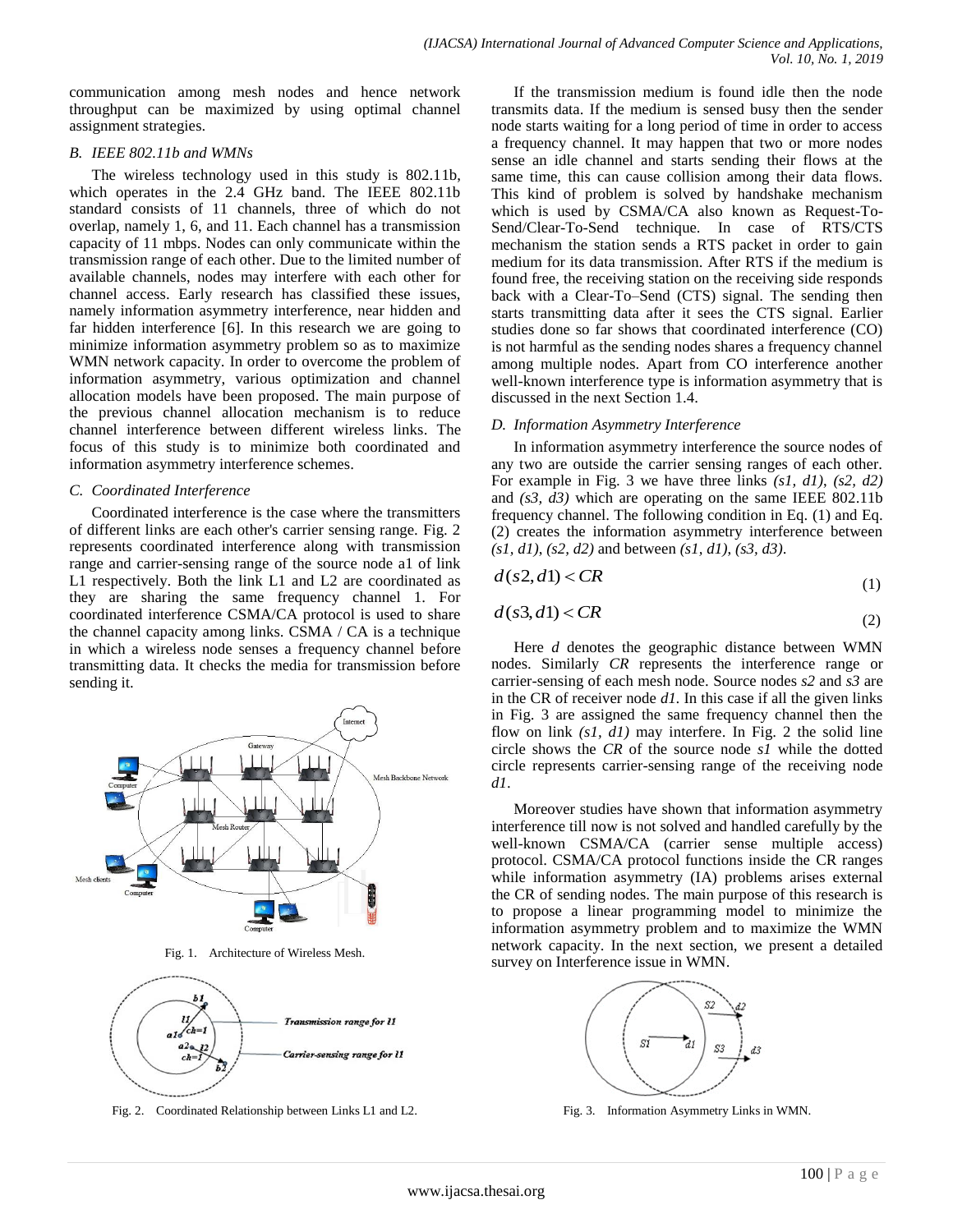## II. RELATED WORK

Reena et al. [7] identified an issue in multi-radio wireless mesh network that was local link failure problem. They presented a system named as autogenesis network reconfiguration system (ARS), the system ensured the protection of local link failure in WMN and also maintain the network throughput. They discussed some of the changes that may be encountered through ARS, such as changes in local radio and channel assignments. The results for this scheme have been taken from Ns 2 simulator and it was concluded that autogenesis network reconfiguration system gives better result over other previous models and the channel efficiency increased up to 90%.

Valarmozhi et al. [8] discussed issues of wireless mesh network were studied. Different issues such as channel assignment, power control and routing problem of wireless mesh network were discussed. It was analysed that nodes armed with numerous radios and operating on several channels can cause reduction in interference issue and can improve the capacity of a network. The author stated that one of the research areas is the mechanism of topology control. Ding et al. [9] focused on multi hop wireless mesh network, each router in a network has multiple radios and for the purpose of communication multiple channels are available. The frequency channels were assigned to different interfaces to the WMN to minimize the overall interference. The author formulated a channel assignment scheme that was an NP-hard problem.

Chaudhry et al. [10] evaluated that MRMC-WMNs is a promising technology, each node is equipped with multiple radios and each radio is assigned a single channel. They discussed certain issues like power control, optimal channel assignment problem and routing process in MR-MC WMNs. The author presented a novel topology control scheme and formulated different NP hard complexity problems in MR-MC WMNs. It was concluded to solve these stated types of issues in MR-MC WMNs that could supply more favourable services to end user.

Hoque et al. [11] says that existing channel assignment schemes were discussed together with the significance of efficiently channel allocation to various nodes in the network. They analysed that channel assignment performs great role to determine the network overall performance. The author further divided the interfering links into two main parts that is coordinated interference (CO) and non-coordinated (nCO) interference. A new clique-based clustering channel assignment scheme was presented for the minimization of CO interference and nCO interference. The network is divided into different clusters and channel assignment was done on the basis of proposed algorithm. The main objective was to decrease CO and nCO interference in the network. Through various simulations the result showed that the CCCA proposed scheme can reduce the end to end delay and can maximize the network capacity of wireless mesh network. Sani and Kumar [12] proposed a problem of channel interference in MRMC-WMN. They identified an efficient dynamic cross layer design named as R-CA. Through simulation results it was concluded

that the network throughput enhanced by this proposed channel assignment algorithm.

Further, Makram et al. [13] explained different issues of MRMC-WMN and various solution and approaches were presented. They worked on partially overlapping channel assignment and on different issues and challenges related to MRMC-WMN that is routing issues in designing of wireless mesh network. On the basis of these schemes different analysis are made and existing mechanism are classified. Subramanian et al. [14] has been investigated that the reduction in capacity of multi-radio WNN due to the interference between links in wireless communication. They worked on cluster channel assignment mechanism and formulated problems occurred due to channel assignment among different nodes in wireless mesh networks. This approach was used for the purpose of minimization of link interference of various communication links and improving of network aggregate capacity. This method has two main portions. The first portion consists clustering of WMN to overcome the local problem within the cluster. Secondly, to make use of frequency channel efficiently within the cluster. A cluster-based channel allocation mechanism is employed to minimize the complexity of channel allocation and to reuse channels in different clusters. Finally, the results of sparse and dense networks are shown.

Yin et al. [15] presented the issue of joint channel assignment and routing issue. The author stated that the problem is NP-complete. The first phase they use a model called rate-variable model that enhances the network aggregate throughput. Second, they proposed a mathematical programming model. The model formulates the channel assignment and routing problem by deriving an integer linear programming (ILP) problem. Their simulation and experimental results show that their proposed approach effectively increases the network throughput. Cooper et al. [16] divided the channel interference into nCO and CO interference. The NCO interference is further divided into near-hidden, information asymmetry and far-hidden interfering links. It is also proposed that the special effects of these interfering inks in MRMC-WMN and determined the total possibilities of packets losses. They also proposed a model called an analytical model for minimizing CO interference and also nCO interference. It was concluded in the end that the nCO interference is much destructive than the CO Interference among mesh links. Channels for network throughputs at various node degree constraints as compared to simpler interference model.

Shah et al. [17] worked on an issue in MRMC-WMNs that is link interference problem for both coordinated and noncoordinated interference. The author proposed a linear algebraic model which is entirely based on non-coordinated interference. The comparison of model results for both sparse and dense topologies was done through OPNET simulator. From the results they concluded that the proposed model gives considerable network capacity improvement of sparse network over the dense network i.e. 19%.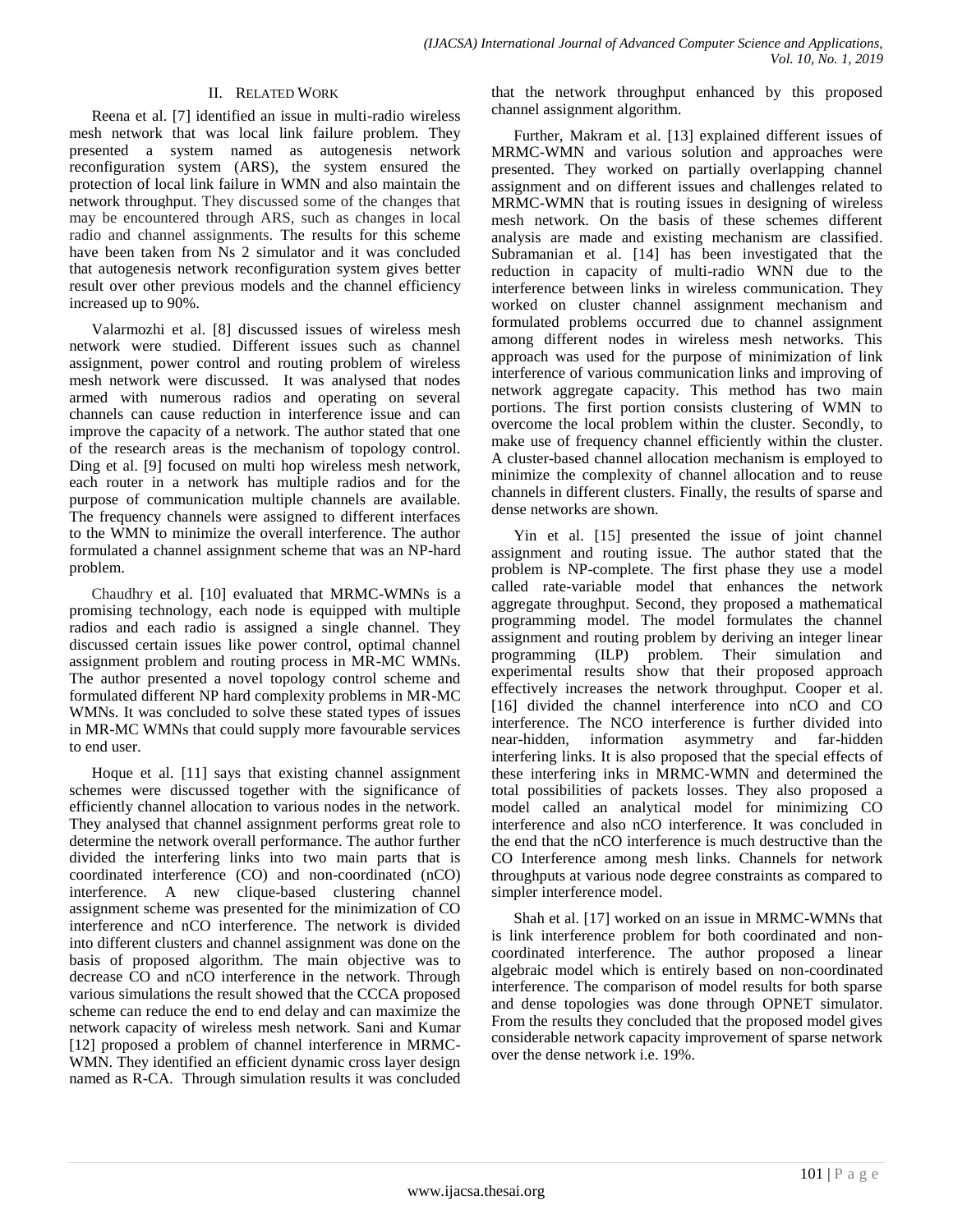#### III. PROPOSED MODEL FORMULATION

In this section, we are formulating a linear programming model to minimize information asymmetry interference. The proposed model is termed as information asymmetry minimization (IAM) model. The IAM model contains of a binary decision variable, one objective function and a set of constraints.

#### *A. Proposed IAM Model*

The proposed IAM model is given below where the detailed description of all the parts of the proposed is given in detail.

*1) Binary decision variable*: the function of binary decision variable is to assign IEEE 802.11b channel j to a link *i*. In case of successful channel assignment the value is 1 otherwise 0. If the value is 1 then the decision variable states that the directed link *i* is transmitting data on channel *j*  otherwise it is considered 0. Our binary decision variable is

represented through Eq. (3).  
\n
$$
x_{i,j} = \begin{cases} 1 & \text{if } a \text{ directed link } i \text{ operates on channel } j \\ 0 & \text{otherwise} \end{cases}
$$
\n(3)

#### *B. Objective Function*

The main objective of the proposed IAM model is the maximization of the MRMC-WMN capacity. The given objective function in Eq. (4) adds all the WMN edges *E* with flow *f* over the link *i* fulfilled after optimal channel assignment scheme. Here  $\lambda i$  is fraction of flow successfully transmitted on link *i*.

$$
max \sum_{i \in E} \sum_{j \in H} x_{i,j} \cdot \lambda_i \cdot f_i
$$
\n(4)

Here  $H$  is the set of IEEE 802.11b non-overlapping channels i.e. 1, 6, 11 and *E* is the set of mesh edges (links).

#### *C. Constraints Set*

Along with objective function there are some constraints in that represent the restrictions on the optimization model. The proposed constraints for our proposed model are represented through Eq. (5), Eq. (6) and Eq. (7).

*1) Single channel constraint*: Single channel constraints ensure that only one channel is assigned a single link. This means that each link in set E must be rotated on only one channel. A single channel for each link constraint explicitly indicates that if i is a link, then the set H is assigned to the

group on only one channel j.  
\n
$$
\sum_{j \in H} x_{i,j} = 1 \qquad \therefore \forall i \in E, j \in H
$$
\n(5)

*2) Coordinated interference constraint:* Coordinated links as mentioned earlier do not create severe interference instead they share the capacity of the frequency channel. The frequency channel capacity is divided among those links that are coordinated with each other. The constraint is already proposed by [17] and is represented in Eq. (6). Here  $\lambda$  is the fraction of traffic flow fulfilled on link *i and k* is the coordinated links set of link *i*.<br>  $x(e_i, c_j) \cdot \lambda(e_i) \cdot f(e_i) + \sum e_k \in Nco(e_i)^{x(e_k, c_j) \cdot \lambda(e_k) \cdot f(e_k) \leq Cc_j}$  $\cdot \lambda(e_k) \cdot f(e_k) \leq C c_j$ 

fraction of traffic flow fulfilled on link *i* and *k* is the  
coordinated links set of link *i*.  

$$
x(e_i, c_j) \cdot \lambda(e_i) \cdot f(e_i) + \sum e_k \in Nco(e_i)^{x(e_k, c_j) \cdot \lambda(e_k) \cdot f(e_k) \leq Cc_j}
$$

$$
\forall e_i \in H, \forall c_j \in P
$$
(6)

*3) Information Asymmetry Minimization Constraint*: This is the proposed constraint of this research that is merged with the existing model to minimize the information asymmetry interference existing. The channel assignment strategy restricts that two IA links will not operate on common or fully overlapping frequency channel. Here *IA*(*i*) is the set of information asymmetry links of link *i*. Only one channel *j* can

be assigned to either *i* or *k* for IA set.  
\n
$$
x_{i, j} + \sum_{k \in IA(i)} x_{k, j} \le 1 \qquad \forall_{i, k} \in E, \forall j \in H
$$
\n(7)

## IV. RESULTS AND DISCUSSION

This section is divided into three sections. In the first part, we created multiple MRMC-WMN topologies in MATLAB shown in Fig 4. The purpose of this topology construction is the identification of information asymmetry and coordinated links of each link in the network. We have created four different MATLAB topologies. The identified results are then given to A Mathematical programming language (AMPL) tool to get near optimal channel assignment results from the propose IAM model. Further the channel assignment results is given to OPNET. In the next section extensive OPNET simulations have been done to verify the model results. Results are discussed in detail along with each OPNET result.

## *A. Multi-Radio Topology Construction*

Fig. 4, four WMN topologies has been created in MATLAB. These topologies consists of 10, 15, 20, 25 nodes respectively. During experimentation the number of nodes is kept varying. The number of nodes is increased from 10 nodes to 25 nodes. In the end all the results taken from this scalable nature is averages. The interference effect of IA is checked on topologies with increasing number of nodes. We have assumed that the each mesh node has a transmission range (Tr) is thirty (30) meters while the carrier-sensing range (CR) also called interference rang is 78meters that is 2.6 times of transmission range (Tr). From all the four topologies coordinated and IA links are identified. In Table 2 all the coordinated and IA interfering links of each link is given. For example link *(*13,14) is considered from Fig. 4(c) are the set of coordinated links i.e. (2,3) (4,5) (3,4) (11,12) (7,8) (12,13) (13,14)(16,17)(14,15)(17,18)(18,19)(19,20)(21,22)(23,24)(22, 23) while the set of given information asymmetry (IA) mesh edges is (24,25). Apart from this we have identified such kind of interference for all the remaining MRMC-WMN topologies. The purpose behind this topology is the identification of those links that are Information asymmetry links. The results taken from these WMN topologies are then given to AMPL (A Mathematical Programming Language) tool in order to get the optimal channel assignment scheme. In Fig. 4 all the WMN topologies are shown. The simulation parameters for this research are given in Table 1.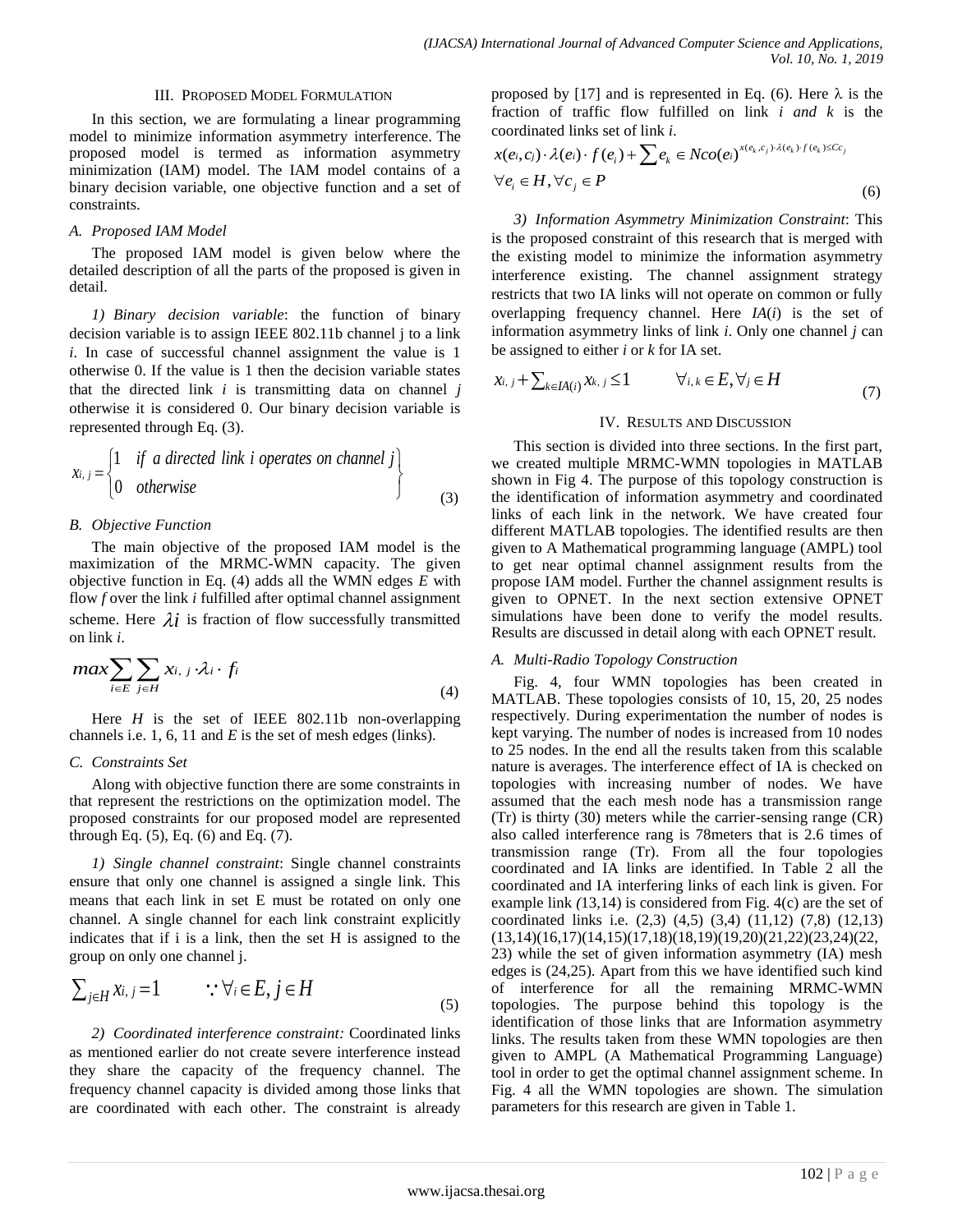| TABLE L | PARAMETER USED DURING SIMULATION RESULTS |
|---------|------------------------------------------|
|---------|------------------------------------------|

| <b>Parameter</b>          | Value          |
|---------------------------|----------------|
| Number of Mesh Nodes      | 10,15,20,25    |
| Radios per node           | $\mathfrak{D}$ |
| Channel Capacity          | 11Mbps (Max.)  |
| <b>Transmission Range</b> | 30 meters      |
| Carrier-Sensing Range     | 78 meters      |
| Simulation time           | 3 minutes      |

#### *B. Channel Assignment Result of IAM Model*

The channel assignment results obtained from proposed model is near optimal solution. The entire paths among mesh node are taken single link paths. Each link flow demand has been varied from 100 packet per second to 500 packets per second on each source mesh node. In this section IAM model results have been taken in AMPL using Gurobi solver. Although there are multiple solver exists in AMPL that can solve various linear and non-linear problems. But in this paper the model proposed is linear that is the reason why Gurobi was preferred.

In Table 2 all the coordinated and information asymmetry links have been identified for each source link. The total links taken are twenty. For all other topologies given in Fig. 4, we have followed the same approach by identifying information asymmetry and coordinated edges. These links are given as input to AMPL solver that executes the proposed IAM model. The channel assignment results obtained from proposed model is near optimal solution. The entire path among mesh nodes are taken single link path. Each link flow demand has been varied from 100 packet per second to 500 packets per second on each source mesh node In Table 2 all the coordinated and information asymmetry links have been identified for each source link.

In Table 3 the near optimal channel assignment results are given for Fig. 4(b). Where the dashed circle shows carriersensing range  $(Cr)$  of the source node (node 3 in (a)) while solid line circle represents the CR of the given receiver. The channel assignment results given by IAM model are simulated in OPNET for further verification. A total of four scenarios with multiple mesh network sizes are presented. The objective is to compare the IAM model results with that of the existing channel assignment model.

| TABLE II. |  | <b>OPTIMAL CHANNEL ASSIGNMENT RESULT</b> |  |
|-----------|--|------------------------------------------|--|
|           |  |                                          |  |

| <b>WMN Link</b> | Assigned IEEE 802.11b channel |
|-----------------|-------------------------------|
| (1,2)           |                               |
| (2,3)           |                               |
| (3,4)           | 11                            |
| (4,5)           | 6                             |
| (5,6)           | 6                             |
| (6,7)           | 11                            |
| (7, 8)          | 6                             |
| (8,9)           | 11                            |
| (9,10)          | 6                             |
| (10,11)         | 1                             |
| (11, 12)        | 1                             |
| (12, 13)        | 11                            |
| (13, 14)        | 1                             |
| (14, 15)        | 6                             |

TABLE III. COORDINATED AND INFORMATION ASYMMETRY SET OF ALL LINKS IN FIG.4 (D)

| Link     | <b>Coordinated Links(CO)</b>                                               | <b>Information Asymmetry Links</b> |
|----------|----------------------------------------------------------------------------|------------------------------------|
| (1,2)    | $(1,2)$ $(6,7)$ $(2,3)$ $(12,13)$ $(11,12)$ $(17,18)$ $(16,17)$            | (3,4)(7,8)(13,14)(18,19)           |
| (2,3)    | $(1,2)(3,4)(6,7)(7,8)(11,12)(12,13)(13,14)(16,17)(17,18)(18,19)$           | (4,5)(8,9)(14,15)(19,20)           |
| (3,4)    | $(1,2)(2,3)(4,5)(6,7)(7,8)(8,9)(11,12)(12,13)(13,14)(14,15)(16,17)(17,18)$ | (9,10)(22,23)                      |
| (4,5)    | (18,19)(19,20)                                                             | (24,25)                            |
| (6,7)    | $(1,2)(2,3)(3,4)(7,8)(8,9)(11,12)(12,13)(13,14)$                           | (4,5)(9,10)(14,15)(19,20)          |
| (7, 8)   | $(2,3)(3,4)(7,8)(8,9)(9,10)(18,19)(19,20)$                                 | Nil                                |
| (8,9)    | $(2,3)(3,4)(4,5)(6,7)(8,9)(9,10)(12,13)(13,14)(14,15)(19,20)$              | Nil                                |
| (9,10)   | $(2,3)(3,4)(4,5)(6,7)(7,8)(9,10)(13,14)(14,15)(19,20)$                     | Nil                                |
| (11, 12) | (4,5)(7,8)(8,9)(14,15);                                                    | (4,5)(14,15)(19,20)(22,23)         |
| (12,13)  | $(1,2)(2,3)(3,4)(12,13)(13,14)(16,17)(17,18)(18,19)(21,22)$                | (4,5)(14,15)(19,20)(24,25)         |
| (13,14)  | $(2,3)(3,4)(6,7)(11,12)(12,13)(13,14)(14,15)(16,17)(17,18)(18,19)(22,23)$  | (24,25)                            |
| (14,15)  | (23,24)                                                                    |                                    |
| (16,17)  | $(2,3)(3,4)(4,5)(7,8)(11,12)(12,13)(13,14)(14,15)(16,17)(17,18)(18,19)$    | (9,10);                            |
| (17, 18) | (19,20)(21,22)(22,23)(23,24)                                               | (3,4)(14,15)(19,20)(22,23)         |
| (18,19)  | $(3,4)(4,5)(7,8)(8,9)(12,13)(13,14)(21,22)(22,23)(23,24)(24,25)$           | (3,4)(13,14)(18,19)(21,22)         |
| (19,20)  | $1,2)(2,3)(3,4)(11,12)(12,13)(13,14)(17,18)(18,19)(21,22)$                 | (4,5)(14,15)(19,20)(24,25)         |
| (21,22)  | (11,12)(12,13)(13,14)(16,17)                                               | Nil                                |
| (22, 23) | $(3,4)(11,12)(12,13)(13,14)(16,17)(17,18)(21,22)(22,23)(23,24)$            | (14,15)(19,20)(24,25)              |
| (23,24)  | $(3,4)(4,5)(12,13)(13,14)(14,15)(21,22)(22,23)(24,25)$                     | (4,5)                              |
| (24,25)  | $(12,13)(13,14)(14,15)(18,19)(22,23)(23,24)$                               | (19,20)                            |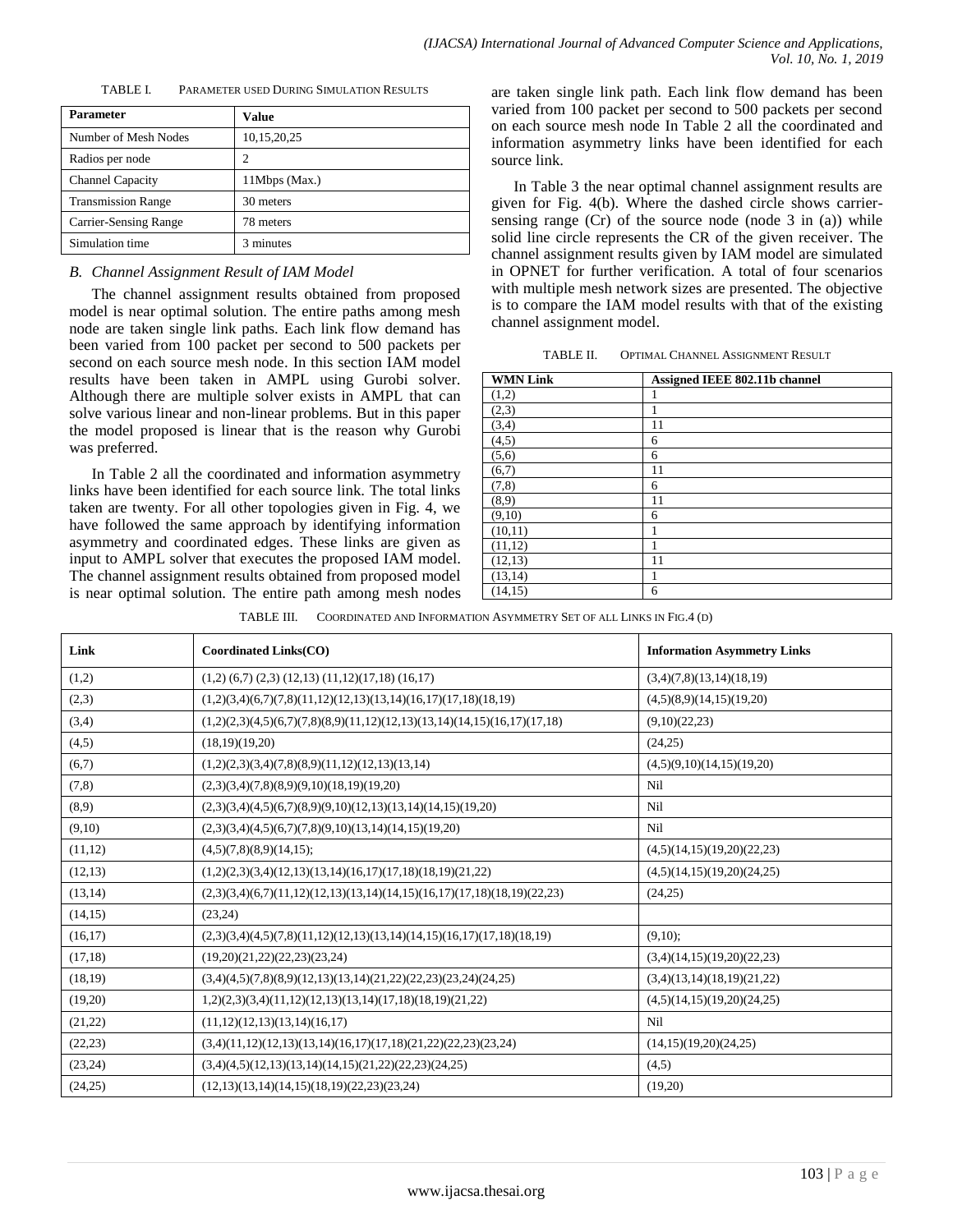



Fig. 4. (a, b, c, d) Represents WMN to Pologies. Each Consists of 10, 15, 20 and 25 Nodes Respectively.

#### *C. Simulation Results*

*1) Simulation assumptions*: In this research, some assumptions taken are given below.

- The channel capacity of each frequency channel is the same.
- Each mesh node is equipped with multiple radios instead of one.
- Each mesh node is kept static and all paths are taken as single link path.
- The carrier-sensing range and transmission power is assumed same for all the mesh nodes.
- Three non-overlapping channels considered are 1, 6 and 11.

Every mesh router or node in the network consist maximum of three radios. Like AMPL results the flow demand, in OPNET the flow demand is kept increasing from 100 packets to 500 packets/sec. For source traffic generation poison traffic generator is used. Table 4 summaries the results of the IAM model results for all the scenarios. The results are taken from AMPL model.

The average improvement of the proposed optimization model shows better capacity improvement over existing model. In the end we have given a percentage analysis that show the improvement of our proposed channel assignment model over existing channel assignment model. Table 4 shows the summary results taken for all the topologies having network size of 10, 15, 20 and 25 node respectively. The flow demand varies from 100 to 500 packets per second. These result show that with increase in the number of nodes the net capacity of the MRMC-WMN increases. Same kind of increase is also occurring with the increase in packet per second from 100 to 500 packets per second.

After simulating all these four topologies in OPNET for the proposed model next we simulate experimented the existing model. The channel assignment result we get from the existing model is tested from the same topologies in Fig. 4. This time we get different result that are given in Table 5. For existing model simulation the parameters kept the same as for the proposed model i.e. flow demand, number of radios, WMN topologies, terrain area etc. For comparative analysis the results of

Proposed IAM and existing model are represented through line charts in Fig. 5. Each chart in Fig. 5 compares result of all the four considered topology i.e. 10, 15, 20 and 25 respectively

Proposed IAM and existing model are represented through line charts in Fig. 5. Each chart in Fig. 5 compares result of all the four considered topology i.e. 10, 15, 20 and 25 respectively

The behaviour of the graph in Fig. 6 shows the overall aggregate capacity increase with the increase in flow demand. The graph clearly shows that the IAM channel assignment model given better capacity results than the existing model. In Table 6 the percentage improvement of IAM model over existing model has been measured for each topology. For this analysis the data has been taken from Tables 4 and 5.

TABLE IV. IAM MODEL SIMULATION RESULTS

| <b>Flow</b><br><b>Demand</b> | <b>Network</b><br>Capacity<br>(10N) | <b>Network</b><br>Capacity<br>(15N) | <b>Network</b><br>capacity<br>(20N) | <b>Network</b><br>capacity<br>(25N) |
|------------------------------|-------------------------------------|-------------------------------------|-------------------------------------|-------------------------------------|
| Packet/sec                   | Packet/sec                          | Packet/sec                          | Packet/sec                          | Packet/sec                          |
| 100                          | 932.8                               | 1403.14                             | 1898.09                             | 2288.25                             |
| 200                          | 1866.21                             | 2605.88                             | 3154.27                             | 3195.56                             |
| 300                          | 2279.24                             | 3038.48                             | 3599.99                             | 3630.54                             |
| 400                          | 2373.77                             | 3160.108                            | 3740.64                             | 3456.47                             |
| 500                          | 2447.39                             | 3755.65                             | 3755.35                             | 4155.99                             |

TABLE V. EXISTING CHANNEL ASSIGNMENT MODEL SIMULATION **RESULTS** 

| <b>Flow</b><br><b>Demand</b> | <b>Network</b><br>Capacity<br>(10N) | <b>Network</b><br>Capacity<br>(15N) | <b>Network</b><br>capacity<br>(20N) | <b>Network</b><br>capacity<br>(25N) |
|------------------------------|-------------------------------------|-------------------------------------|-------------------------------------|-------------------------------------|
| Packet/sec                   | Packet/sec                          | Packet/sec                          | Packet/sec                          | Packet/sec                          |
| 100                          | 911.8                               | 1371.44                             | 1882.08                             | 2135.66                             |
| 200                          | 1544.87                             | 2476.59                             | 2863.8                              | 3033.82                             |
| 300                          | 1978.04                             | 2895.1                              | 3290.88                             | 3411.26                             |
| 400                          | 2234.54                             | 3130.9                              | 3493.34                             | 3194.99                             |
| 500                          | 2310.49                             | 3242.91                             | 3672.48                             | 3238.8                              |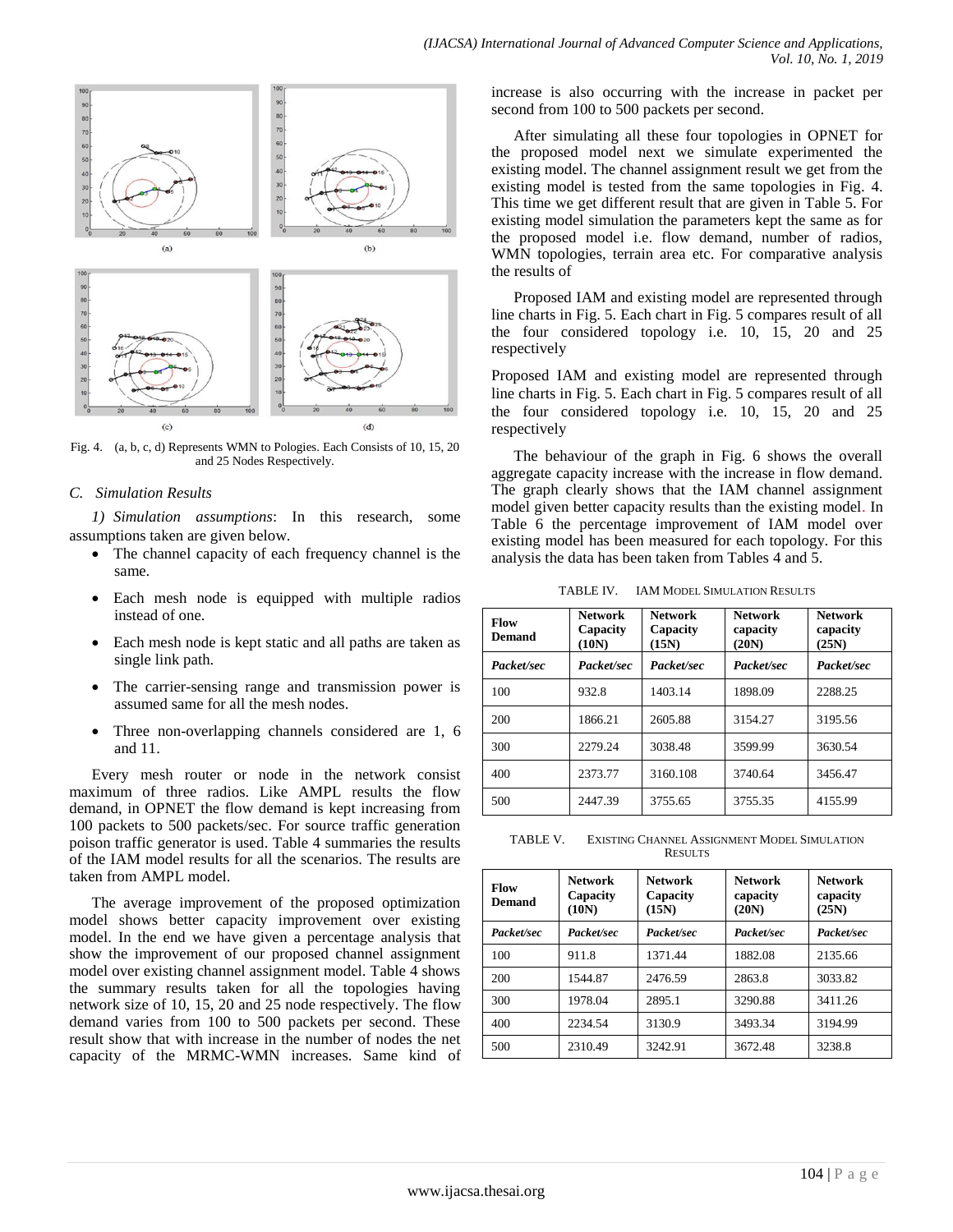

Fig. 5. Proposed and Existing Model Comparison for (a) 10 Node, (b) 15 Node, (c) 20 Node and (d) 25 Node WMN.



Fig. 6. IAM Percentage Increase over Existing Model Percentage Comparison.

The purpose of this analysis is to show the actual significance and improvement made of our proposed model. It is clear from Table 6 that the percentage improvement is high for those environments where the information asymmetry (IA) interference is high. The maximum percentage increase that IAM model has given over the existing model is 28.31%. This improvement is given for the network topology that has 25 nodes and high data rate i.e. 500 packets.

| <b>Flow</b><br><b>Demand</b> | <b>Network</b><br>Capacity<br>(10N) | <b>Network</b><br>Capacity<br>(15N) | <b>Network</b><br>capacity<br>(20N) | <b>Network</b><br>capacity<br>(25N) |
|------------------------------|-------------------------------------|-------------------------------------|-------------------------------------|-------------------------------------|
| Packet/se                    | Percentage<br><b>Increase</b>       | Percentage<br><i>Increase</i>       | Percentage<br><b>Increase</b>       | Percentage<br><b>Increase</b>       |
| 100                          | 2.30                                | 2.24                                | 0.90                                | 7.09                                |
| 200                          | 20.73                               | 5.17                                | 10.14                               | 5.33                                |
| 300                          | 15.17                               | 4.88                                | 9.36                                | 6.39                                |
| 400                          | 6.23                                | 0.93                                | 7.07                                | 8.14                                |
| 500                          | 5.92                                | 15.68                               | 2.17                                | 28.31                               |

TABLE VI. PERCENTAGE INCREASE OVER EXISTING MODEL PERCENTAGE **COMPARISON** 

## V. CONCLUSION AND FUTURE WORK

In this research, an optimization model termed as IAM has been presented to perform near-optimal channel assignment. During modelling and experimentation the IAM channel assignment model is compared, regarding network capacity with the existing channel assignment model. Multiple scenarios of 10, 15, 20 and 25 node MRMC-WMN topologies are simulated. It is observed that IAM optimization model performs better results in those environments where the IA interference occurs in high ratio. From the results it is concluded that IAM optimization model provides 28.31% capacity improvement over existing model. This increase